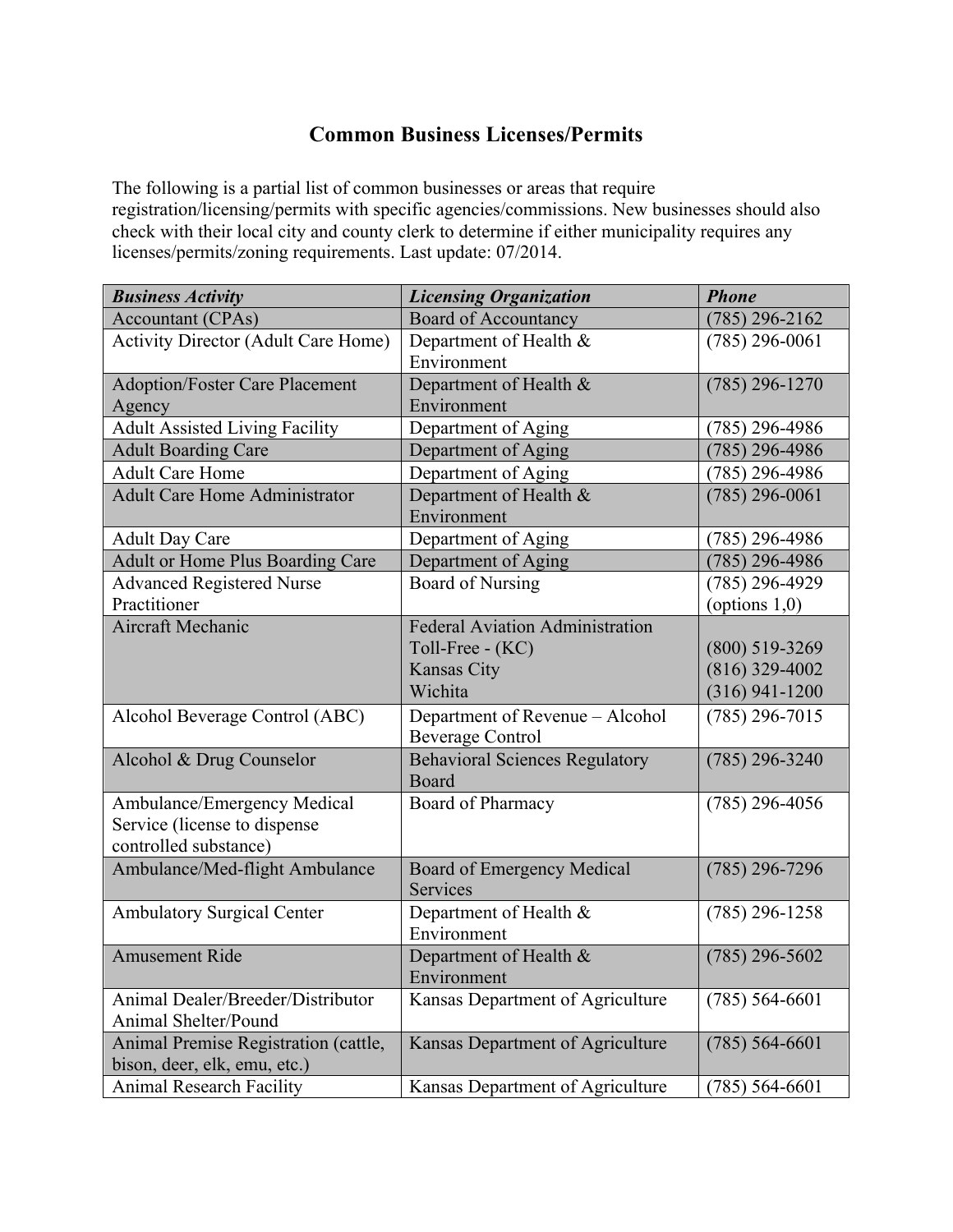| <b>Analytical Laboratory</b>         | <b>Board of Pharmacy</b>                                    | $(785)$ 296-4056                      |
|--------------------------------------|-------------------------------------------------------------|---------------------------------------|
| Appraiser (Real Estate)              | Real Estate Appraisal Board                                 | $(785)$ 296-6736                      |
| Architect                            | <b>Board of Technical Professions</b>                       | $(785)$ 296-3053                      |
| Asbestos Removal/Remodeling          | Department of Health &                                      | $(785)$ 296-5659                      |
|                                      | Environment                                                 |                                       |
| <b>ATM</b>                           | <b>State Bank Commissioner</b>                              | $(785)$ 296-2266                      |
|                                      |                                                             | (options $3,1$ )                      |
| <b>Assistant Funeral Director</b>    | <b>Board of Mortuary Arts</b>                               | $(785)$ 296-3980                      |
| <b>Athletic Trainer</b>              | <b>Board of Healing Arts</b>                                | $(785)$ 296-7413                      |
|                                      | Toll-Free                                                   | (options $1,3,8$ )                    |
|                                      |                                                             | $(888) 886 - 7205$                    |
| Auctioneer                           | City Clerk or County Clerk                                  |                                       |
| Audiologist                          | Department of Health &                                      | $(785)$ 296-0061                      |
|                                      | Environment                                                 |                                       |
| <b>Aviation Occupation</b>           | Federal Aviation Administration                             |                                       |
|                                      | Toll Free (KC)<br>Kansas City                               | $(800)$ 519-3269                      |
|                                      | Wichita                                                     | $(816)$ 329-4002<br>$(316)$ 941-1200  |
| <b>Bail Bondsman</b>                 |                                                             |                                       |
|                                      | Kansas Insurance Department                                 | $(785)$ 296-7862                      |
| <b>Bait Harvest</b>                  | Department of Wildlife & Parks                              | $(620) 672 - 5911$                    |
| <b>Bakery</b>                        | Department of Agriculture                                   | $(785) 564 - 6767$                    |
| <b>Bakery Outlet</b>                 | Department of Agriculture<br><b>State Bank Commissioner</b> | $(785) 564 - 6767$                    |
| Bank & Trust Companies               |                                                             | $(785)$ 296-2266                      |
| <b>Barber</b>                        | Board of Barbering                                          | (options $3, 1$ )<br>$(785)$ 296-2211 |
| Bed & Breakfast/Lodging              | Department of Agriculture                                   | $(785) 564-6767$                      |
| <b>Beverage Manufacturers</b>        | Department of Agriculture                                   | $(785) 564 - 6767$                    |
| <b>Billboard</b>                     | Department of Transportation                                | $(785)$ 296-3501                      |
|                                      | Toll-Free                                                   | $(877)$ 461-6817                      |
| <b>Billiard Hall</b>                 | City Clerk or County Clerk                                  |                                       |
| <b>Bingo Parlor</b>                  | Department of                                               | $(785)$ 296-6127                      |
|                                      | Revenue/Administrator of Charitable                         |                                       |
|                                      | Gaming                                                      |                                       |
| <b>Biodiesel Tanks</b>               | Department of Health &                                      | $(785)$ 296-6372                      |
|                                      | Environment                                                 |                                       |
| <b>Biofuels</b>                      | Department of Agriculture                                   | $(785) 564-6757$                      |
| <b>Birthing Center</b>               | Department of Health &                                      | $(785)$ 296-1270                      |
|                                      | Environment                                                 |                                       |
| <b>Boarding House</b>                | Department of Agriculture                                   | $(785) 564-6767$                      |
| Boarding/Training Kennel             | Animal Health Department                                    | $(785) 564 - 6601$                    |
| <b>Body Piercing</b>                 | <b>Board of Cosmetology</b>                                 | $(785)$ 296-3155                      |
|                                      |                                                             | ext. 4)                               |
| <b>Bonded Warehouse Registration</b> | Secretary of State                                          | $(785)$ 296-4564                      |
| <b>Bottled Water</b>                 | Department of Agriculture                                   | $(785) 564-6767$                      |
| <b>Bottlers</b>                      | Department of Agriculture                                   | $(785) 564-6757$                      |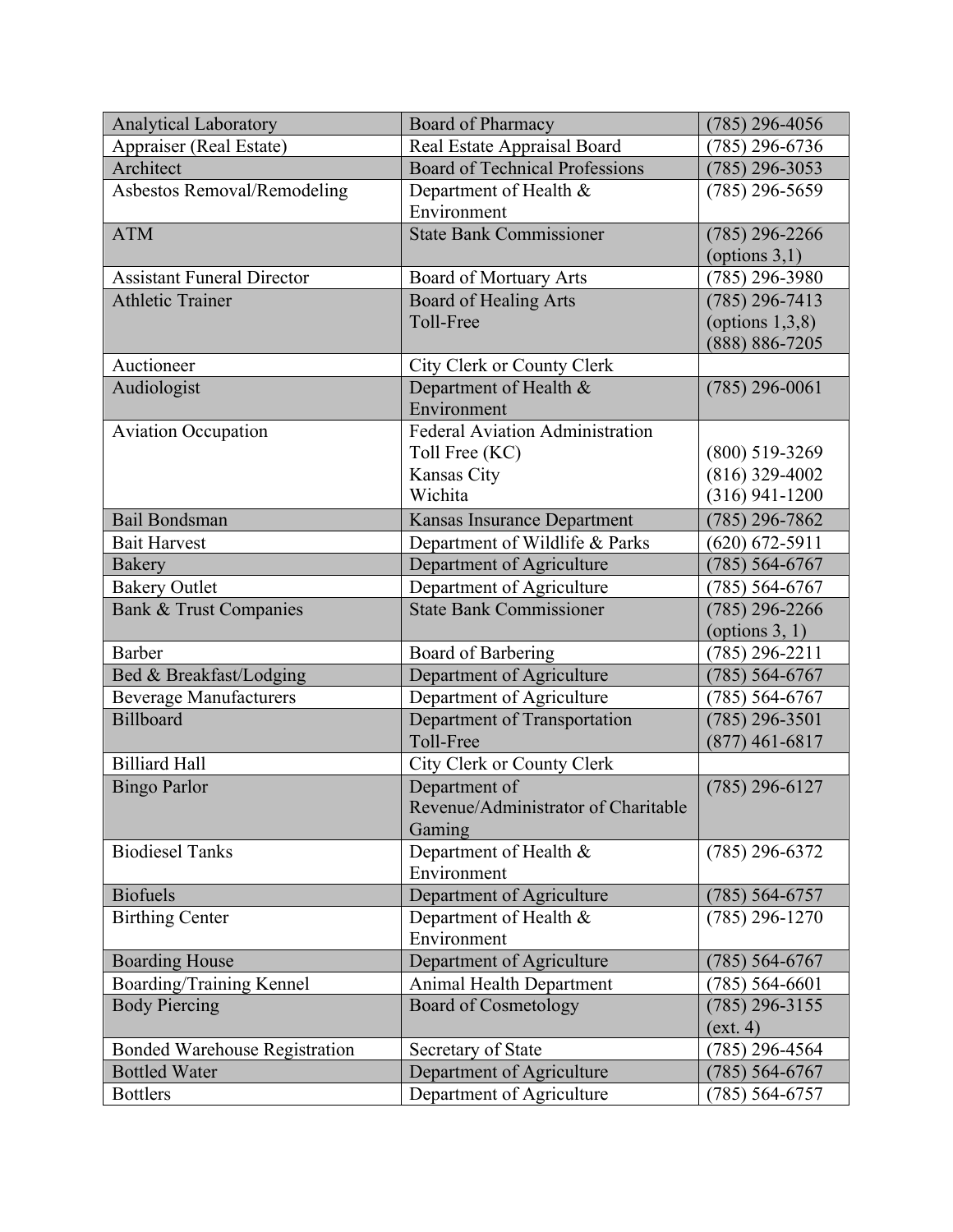| Boxing/Professional<br>Department of Commerce-Athletic<br>$(785)$ 296-6321<br><b>Wrestling/Mixed Martial Arts</b><br>Commission<br><b>Branch Funeral Establishment</b><br><b>Board of Mortuary Arts</b><br>$(785)$ 296-3980<br>Department of Agriculture<br>$(785) 564-6767$<br><b>Brewery</b><br>Broker/Dealer (Bonds and Stocks)<br><b>Securities Commissioner</b><br>$(785)$ 296-3307<br><b>Business Name Availability</b><br>Secretary of State<br>$(785)$ 296-4564<br><b>Business Name Registration</b><br>Secretary of State<br>$(785)$ 296-4564<br><b>Bounty Hunter</b><br><b>District Court</b><br><b>Cabinet Manufacturer</b><br><b>Small Business Environmental</b><br><b>Assistance Program</b><br>Toll-Free<br>$(800)$ 578-8898<br>Department of Revenue<br>Car Dealer Licensing<br>$(785)$ 296-3621<br>(option 6)<br>Department of Revenue<br>$(785)$ 296-3621<br>Car Rental Agency<br>$(785)$ 296-3629<br>Car Repossession<br>Department of Revenue<br>$($ option 4 $)$<br>$(785)$ 296-4986<br>Care Home for the Developmentally<br>Department of Aging<br>Delayed<br>Caterer<br>Department of Agriculture<br>$(785) 564-6767$<br><b>Certified Firearm Trainer</b><br>Bureau of Investigation<br>$(785)$ 296-8200<br><b>Attorney General</b><br>$(785)$ 291-3765<br>Certified Concealed Carry Handgun<br>Toll-Free<br>$(888)$ 428-8436<br>Instructor<br>Certified Home Health Aide<br>$(785)$ 296-1250<br>Department of Health &<br>Environment<br><b>Certified Medication Aide</b><br>$(785)$ 296-1250<br>Department of Health &<br>Environment<br>Certified Nurses' Aide<br>$(785)$ 296-1250<br>Department of Health &<br>Environment<br>$(785)$ 296-6127<br>Charitable Bingo<br>Department of<br>Revenue/Administrator of Charitable<br>Gaming<br>$(785)$ 296-2266<br><b>Check Cashing Service</b><br><b>State Bank Commissioner</b><br>(ext. 230)<br>Child Day Care Facility<br>$(785)$ 296-1270<br>Department of Health &<br>Environment | <b>Bowling Alley</b>       | City Clerk or County Clerk               |  |
|-------------------------------------------------------------------------------------------------------------------------------------------------------------------------------------------------------------------------------------------------------------------------------------------------------------------------------------------------------------------------------------------------------------------------------------------------------------------------------------------------------------------------------------------------------------------------------------------------------------------------------------------------------------------------------------------------------------------------------------------------------------------------------------------------------------------------------------------------------------------------------------------------------------------------------------------------------------------------------------------------------------------------------------------------------------------------------------------------------------------------------------------------------------------------------------------------------------------------------------------------------------------------------------------------------------------------------------------------------------------------------------------------------------------------------------------------------------------------------------------------------------------------------------------------------------------------------------------------------------------------------------------------------------------------------------------------------------------------------------------------------------------------------------------------------------------------------------------------------------------------------------------------------------------------------------------------------------|----------------------------|------------------------------------------|--|
|                                                                                                                                                                                                                                                                                                                                                                                                                                                                                                                                                                                                                                                                                                                                                                                                                                                                                                                                                                                                                                                                                                                                                                                                                                                                                                                                                                                                                                                                                                                                                                                                                                                                                                                                                                                                                                                                                                                                                             |                            |                                          |  |
|                                                                                                                                                                                                                                                                                                                                                                                                                                                                                                                                                                                                                                                                                                                                                                                                                                                                                                                                                                                                                                                                                                                                                                                                                                                                                                                                                                                                                                                                                                                                                                                                                                                                                                                                                                                                                                                                                                                                                             |                            |                                          |  |
|                                                                                                                                                                                                                                                                                                                                                                                                                                                                                                                                                                                                                                                                                                                                                                                                                                                                                                                                                                                                                                                                                                                                                                                                                                                                                                                                                                                                                                                                                                                                                                                                                                                                                                                                                                                                                                                                                                                                                             |                            |                                          |  |
|                                                                                                                                                                                                                                                                                                                                                                                                                                                                                                                                                                                                                                                                                                                                                                                                                                                                                                                                                                                                                                                                                                                                                                                                                                                                                                                                                                                                                                                                                                                                                                                                                                                                                                                                                                                                                                                                                                                                                             |                            |                                          |  |
|                                                                                                                                                                                                                                                                                                                                                                                                                                                                                                                                                                                                                                                                                                                                                                                                                                                                                                                                                                                                                                                                                                                                                                                                                                                                                                                                                                                                                                                                                                                                                                                                                                                                                                                                                                                                                                                                                                                                                             |                            |                                          |  |
|                                                                                                                                                                                                                                                                                                                                                                                                                                                                                                                                                                                                                                                                                                                                                                                                                                                                                                                                                                                                                                                                                                                                                                                                                                                                                                                                                                                                                                                                                                                                                                                                                                                                                                                                                                                                                                                                                                                                                             |                            |                                          |  |
|                                                                                                                                                                                                                                                                                                                                                                                                                                                                                                                                                                                                                                                                                                                                                                                                                                                                                                                                                                                                                                                                                                                                                                                                                                                                                                                                                                                                                                                                                                                                                                                                                                                                                                                                                                                                                                                                                                                                                             |                            |                                          |  |
|                                                                                                                                                                                                                                                                                                                                                                                                                                                                                                                                                                                                                                                                                                                                                                                                                                                                                                                                                                                                                                                                                                                                                                                                                                                                                                                                                                                                                                                                                                                                                                                                                                                                                                                                                                                                                                                                                                                                                             |                            |                                          |  |
|                                                                                                                                                                                                                                                                                                                                                                                                                                                                                                                                                                                                                                                                                                                                                                                                                                                                                                                                                                                                                                                                                                                                                                                                                                                                                                                                                                                                                                                                                                                                                                                                                                                                                                                                                                                                                                                                                                                                                             |                            |                                          |  |
|                                                                                                                                                                                                                                                                                                                                                                                                                                                                                                                                                                                                                                                                                                                                                                                                                                                                                                                                                                                                                                                                                                                                                                                                                                                                                                                                                                                                                                                                                                                                                                                                                                                                                                                                                                                                                                                                                                                                                             |                            |                                          |  |
|                                                                                                                                                                                                                                                                                                                                                                                                                                                                                                                                                                                                                                                                                                                                                                                                                                                                                                                                                                                                                                                                                                                                                                                                                                                                                                                                                                                                                                                                                                                                                                                                                                                                                                                                                                                                                                                                                                                                                             |                            |                                          |  |
|                                                                                                                                                                                                                                                                                                                                                                                                                                                                                                                                                                                                                                                                                                                                                                                                                                                                                                                                                                                                                                                                                                                                                                                                                                                                                                                                                                                                                                                                                                                                                                                                                                                                                                                                                                                                                                                                                                                                                             |                            |                                          |  |
|                                                                                                                                                                                                                                                                                                                                                                                                                                                                                                                                                                                                                                                                                                                                                                                                                                                                                                                                                                                                                                                                                                                                                                                                                                                                                                                                                                                                                                                                                                                                                                                                                                                                                                                                                                                                                                                                                                                                                             |                            |                                          |  |
|                                                                                                                                                                                                                                                                                                                                                                                                                                                                                                                                                                                                                                                                                                                                                                                                                                                                                                                                                                                                                                                                                                                                                                                                                                                                                                                                                                                                                                                                                                                                                                                                                                                                                                                                                                                                                                                                                                                                                             |                            |                                          |  |
|                                                                                                                                                                                                                                                                                                                                                                                                                                                                                                                                                                                                                                                                                                                                                                                                                                                                                                                                                                                                                                                                                                                                                                                                                                                                                                                                                                                                                                                                                                                                                                                                                                                                                                                                                                                                                                                                                                                                                             |                            |                                          |  |
|                                                                                                                                                                                                                                                                                                                                                                                                                                                                                                                                                                                                                                                                                                                                                                                                                                                                                                                                                                                                                                                                                                                                                                                                                                                                                                                                                                                                                                                                                                                                                                                                                                                                                                                                                                                                                                                                                                                                                             |                            |                                          |  |
|                                                                                                                                                                                                                                                                                                                                                                                                                                                                                                                                                                                                                                                                                                                                                                                                                                                                                                                                                                                                                                                                                                                                                                                                                                                                                                                                                                                                                                                                                                                                                                                                                                                                                                                                                                                                                                                                                                                                                             |                            |                                          |  |
|                                                                                                                                                                                                                                                                                                                                                                                                                                                                                                                                                                                                                                                                                                                                                                                                                                                                                                                                                                                                                                                                                                                                                                                                                                                                                                                                                                                                                                                                                                                                                                                                                                                                                                                                                                                                                                                                                                                                                             |                            |                                          |  |
|                                                                                                                                                                                                                                                                                                                                                                                                                                                                                                                                                                                                                                                                                                                                                                                                                                                                                                                                                                                                                                                                                                                                                                                                                                                                                                                                                                                                                                                                                                                                                                                                                                                                                                                                                                                                                                                                                                                                                             |                            |                                          |  |
|                                                                                                                                                                                                                                                                                                                                                                                                                                                                                                                                                                                                                                                                                                                                                                                                                                                                                                                                                                                                                                                                                                                                                                                                                                                                                                                                                                                                                                                                                                                                                                                                                                                                                                                                                                                                                                                                                                                                                             |                            |                                          |  |
|                                                                                                                                                                                                                                                                                                                                                                                                                                                                                                                                                                                                                                                                                                                                                                                                                                                                                                                                                                                                                                                                                                                                                                                                                                                                                                                                                                                                                                                                                                                                                                                                                                                                                                                                                                                                                                                                                                                                                             |                            |                                          |  |
|                                                                                                                                                                                                                                                                                                                                                                                                                                                                                                                                                                                                                                                                                                                                                                                                                                                                                                                                                                                                                                                                                                                                                                                                                                                                                                                                                                                                                                                                                                                                                                                                                                                                                                                                                                                                                                                                                                                                                             |                            |                                          |  |
|                                                                                                                                                                                                                                                                                                                                                                                                                                                                                                                                                                                                                                                                                                                                                                                                                                                                                                                                                                                                                                                                                                                                                                                                                                                                                                                                                                                                                                                                                                                                                                                                                                                                                                                                                                                                                                                                                                                                                             |                            |                                          |  |
|                                                                                                                                                                                                                                                                                                                                                                                                                                                                                                                                                                                                                                                                                                                                                                                                                                                                                                                                                                                                                                                                                                                                                                                                                                                                                                                                                                                                                                                                                                                                                                                                                                                                                                                                                                                                                                                                                                                                                             |                            |                                          |  |
|                                                                                                                                                                                                                                                                                                                                                                                                                                                                                                                                                                                                                                                                                                                                                                                                                                                                                                                                                                                                                                                                                                                                                                                                                                                                                                                                                                                                                                                                                                                                                                                                                                                                                                                                                                                                                                                                                                                                                             |                            |                                          |  |
|                                                                                                                                                                                                                                                                                                                                                                                                                                                                                                                                                                                                                                                                                                                                                                                                                                                                                                                                                                                                                                                                                                                                                                                                                                                                                                                                                                                                                                                                                                                                                                                                                                                                                                                                                                                                                                                                                                                                                             |                            |                                          |  |
|                                                                                                                                                                                                                                                                                                                                                                                                                                                                                                                                                                                                                                                                                                                                                                                                                                                                                                                                                                                                                                                                                                                                                                                                                                                                                                                                                                                                                                                                                                                                                                                                                                                                                                                                                                                                                                                                                                                                                             |                            |                                          |  |
|                                                                                                                                                                                                                                                                                                                                                                                                                                                                                                                                                                                                                                                                                                                                                                                                                                                                                                                                                                                                                                                                                                                                                                                                                                                                                                                                                                                                                                                                                                                                                                                                                                                                                                                                                                                                                                                                                                                                                             |                            |                                          |  |
|                                                                                                                                                                                                                                                                                                                                                                                                                                                                                                                                                                                                                                                                                                                                                                                                                                                                                                                                                                                                                                                                                                                                                                                                                                                                                                                                                                                                                                                                                                                                                                                                                                                                                                                                                                                                                                                                                                                                                             |                            |                                          |  |
|                                                                                                                                                                                                                                                                                                                                                                                                                                                                                                                                                                                                                                                                                                                                                                                                                                                                                                                                                                                                                                                                                                                                                                                                                                                                                                                                                                                                                                                                                                                                                                                                                                                                                                                                                                                                                                                                                                                                                             |                            |                                          |  |
|                                                                                                                                                                                                                                                                                                                                                                                                                                                                                                                                                                                                                                                                                                                                                                                                                                                                                                                                                                                                                                                                                                                                                                                                                                                                                                                                                                                                                                                                                                                                                                                                                                                                                                                                                                                                                                                                                                                                                             |                            |                                          |  |
|                                                                                                                                                                                                                                                                                                                                                                                                                                                                                                                                                                                                                                                                                                                                                                                                                                                                                                                                                                                                                                                                                                                                                                                                                                                                                                                                                                                                                                                                                                                                                                                                                                                                                                                                                                                                                                                                                                                                                             |                            |                                          |  |
|                                                                                                                                                                                                                                                                                                                                                                                                                                                                                                                                                                                                                                                                                                                                                                                                                                                                                                                                                                                                                                                                                                                                                                                                                                                                                                                                                                                                                                                                                                                                                                                                                                                                                                                                                                                                                                                                                                                                                             |                            |                                          |  |
|                                                                                                                                                                                                                                                                                                                                                                                                                                                                                                                                                                                                                                                                                                                                                                                                                                                                                                                                                                                                                                                                                                                                                                                                                                                                                                                                                                                                                                                                                                                                                                                                                                                                                                                                                                                                                                                                                                                                                             |                            |                                          |  |
|                                                                                                                                                                                                                                                                                                                                                                                                                                                                                                                                                                                                                                                                                                                                                                                                                                                                                                                                                                                                                                                                                                                                                                                                                                                                                                                                                                                                                                                                                                                                                                                                                                                                                                                                                                                                                                                                                                                                                             | Child Care Referral Agency | <b>Local or County Health Department</b> |  |
| Children's Group Boarding Home<br>$(785)$ 296-1270<br>Department of Health &                                                                                                                                                                                                                                                                                                                                                                                                                                                                                                                                                                                                                                                                                                                                                                                                                                                                                                                                                                                                                                                                                                                                                                                                                                                                                                                                                                                                                                                                                                                                                                                                                                                                                                                                                                                                                                                                                |                            |                                          |  |
| Environment                                                                                                                                                                                                                                                                                                                                                                                                                                                                                                                                                                                                                                                                                                                                                                                                                                                                                                                                                                                                                                                                                                                                                                                                                                                                                                                                                                                                                                                                                                                                                                                                                                                                                                                                                                                                                                                                                                                                                 |                            |                                          |  |
| Chiropractor (D.C.)<br><b>Board of Healing Arts</b><br>$(888)886 - 7205$                                                                                                                                                                                                                                                                                                                                                                                                                                                                                                                                                                                                                                                                                                                                                                                                                                                                                                                                                                                                                                                                                                                                                                                                                                                                                                                                                                                                                                                                                                                                                                                                                                                                                                                                                                                                                                                                                    |                            |                                          |  |
| $(785)$ 296-7413                                                                                                                                                                                                                                                                                                                                                                                                                                                                                                                                                                                                                                                                                                                                                                                                                                                                                                                                                                                                                                                                                                                                                                                                                                                                                                                                                                                                                                                                                                                                                                                                                                                                                                                                                                                                                                                                                                                                            |                            |                                          |  |
| (options $1,3,8$ )                                                                                                                                                                                                                                                                                                                                                                                                                                                                                                                                                                                                                                                                                                                                                                                                                                                                                                                                                                                                                                                                                                                                                                                                                                                                                                                                                                                                                                                                                                                                                                                                                                                                                                                                                                                                                                                                                                                                          |                            |                                          |  |
| Cider Mill<br>$(785) 564-6767$<br>Department of Agriculture                                                                                                                                                                                                                                                                                                                                                                                                                                                                                                                                                                                                                                                                                                                                                                                                                                                                                                                                                                                                                                                                                                                                                                                                                                                                                                                                                                                                                                                                                                                                                                                                                                                                                                                                                                                                                                                                                                 |                            |                                          |  |
| Cigarette Dealer<br>Department of Revenue<br>$(785)$ 368-8222                                                                                                                                                                                                                                                                                                                                                                                                                                                                                                                                                                                                                                                                                                                                                                                                                                                                                                                                                                                                                                                                                                                                                                                                                                                                                                                                                                                                                                                                                                                                                                                                                                                                                                                                                                                                                                                                                               |                            |                                          |  |
| (options $5,4$ )                                                                                                                                                                                                                                                                                                                                                                                                                                                                                                                                                                                                                                                                                                                                                                                                                                                                                                                                                                                                                                                                                                                                                                                                                                                                                                                                                                                                                                                                                                                                                                                                                                                                                                                                                                                                                                                                                                                                            |                            |                                          |  |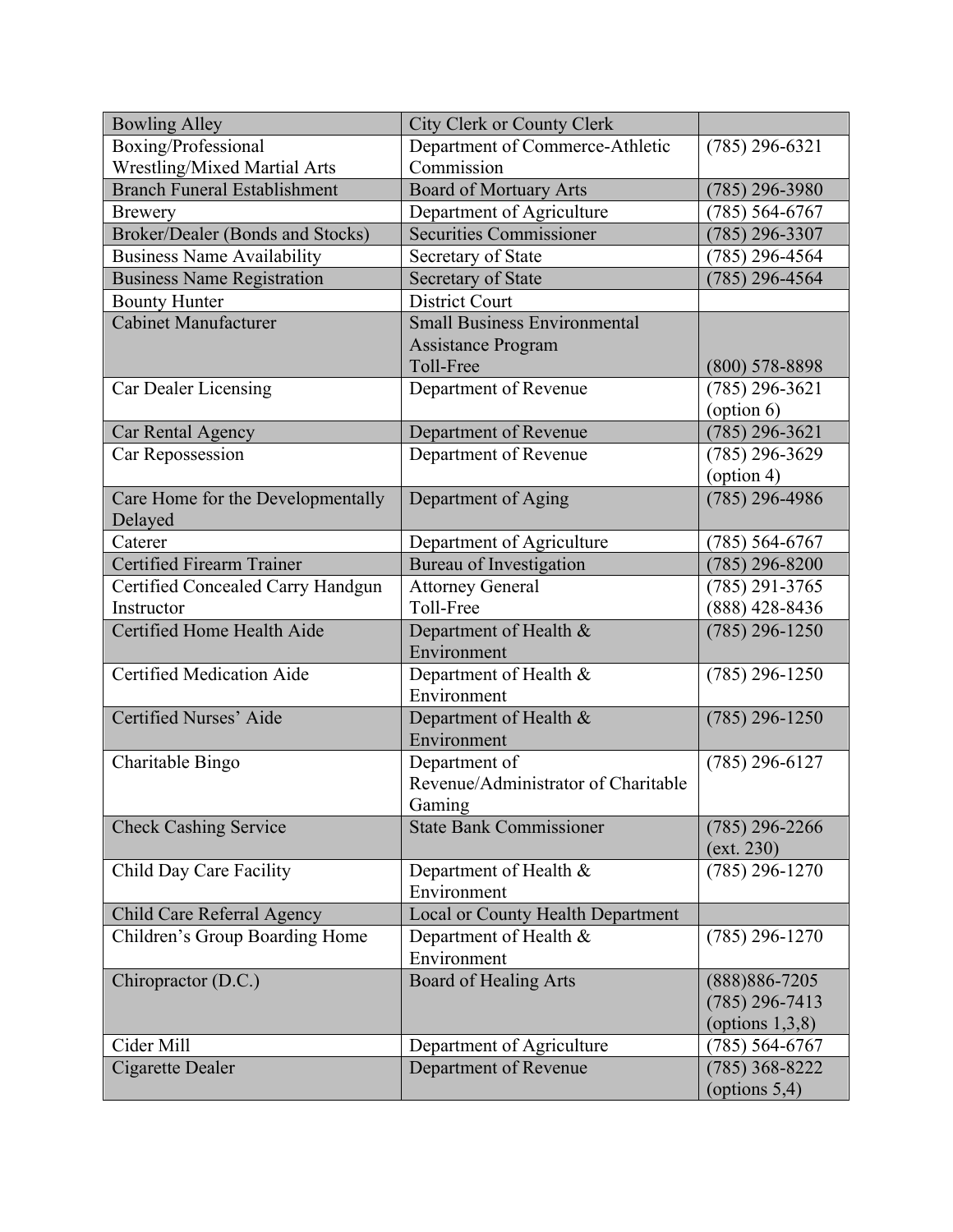| <b>Collection Agency</b>             | <b>State Bank Commissioner</b>       | $(785)$ 296-2266    |
|--------------------------------------|--------------------------------------|---------------------|
|                                      |                                      | (ext. 230)          |
| <b>Commercial Driver's License</b>   | Department of Revenue                | $(785)$ 296-3963    |
| Comprehensive Outpatient             | Department of Health &               | $(785)$ 296-1263    |
| Rehabilitation Facility              | Environment                          |                     |
| <b>Construction Zoning</b>           | <b>City Clerk or County Clerk</b>    |                     |
| Consultant                           | City Clerk or County Clerk           |                     |
| <b>Consumer Protection</b>           | <b>Attorney General</b>              | $(785)$ 296-3751    |
|                                      | Toll-Free                            | $(800)$ 432-2310    |
| <b>Contact Lens Distributors</b>     | Board of Healing Arts                | $(888)886 - 7205$   |
|                                      |                                      | $(785)$ 296-7413    |
|                                      |                                      | (options $1,3,8$ )  |
| Contractor/Construction (Healthy     | Department of Health &               | $(785)$ 296-7278    |
| Homes and Lead Hazard Prevention     | Environment                          | $(866) 865 - 3233$  |
| Program)                             | Toll-Free                            |                     |
|                                      | <b>City Clerk or County Clerk</b>    |                     |
| Convenience Grocery Store            | Department of Agriculture            | $(785) 564-6767$    |
| Corporation Information              | Secretary of State                   | $(785)$ 296-4564    |
| Cosmetologist                        | <b>Board of Cosmetology</b>          | $(785)$ 296-3155    |
| <b>Cosmetologist Technician</b>      | <b>Board of Cosmetology</b>          | $(785)$ 296-3155    |
| <b>Courier Service</b>               | <b>Kansas Corporation Commission</b> | $(785)$ 271-3151    |
| Credit Restorer/Debt Management      | <b>State Bank Commissioner</b>       | $(785)$ 296-2266    |
| Service                              |                                      |                     |
| Credit Service Organizations (credit | <b>State Bank Commissioner</b>       | $(785)$ 296-2266    |
| counseling)                          |                                      |                     |
| <b>Credit Unions</b>                 | Department of Credit Unions          | $(785)$ 296-3021    |
| Crematory                            | <b>Board of Mortuary Arts</b>        | $(785)$ 296-3980    |
| <b>Critical Access Hospital</b>      | Department of Health &               | $(785)$ 296-1258    |
|                                      | Environment                          |                     |
| Dairy Manufacturer                   | Department of Agriculture            | $(785) 564 - 6757$  |
| Dairy Products                       | Department of Agriculture            | $(785) 564-6757$    |
| Day Care Facility                    | Department of Health &               | $(785)$ 296-1270    |
|                                      | Environment                          |                     |
| Day Care Inspection                  | <b>State Fire Marshal</b>            | $(785)$ 296-3401    |
| (commercial/home based)              |                                      | $\text{(option 0)}$ |
| Delicatessen                         | Department of Agriculture            | $(785) 564-6767$    |
| <b>Delivery Service</b>              | <b>Kansas Corporation Commission</b> | (785) 271-3151      |
| Dental Hygienist                     | <b>Kansas Dental Board</b>           | $(785)$ 296-6400    |
| Dentists                             | <b>Kansas Dental Board</b>           | $(785)$ 296-6400    |
| Detective                            | Kansas Bureau of Investigation       | $(785)$ 296-8200    |
|                                      | <b>Attorney General's Office</b>     | $(785)$ 296-2215    |
| Distributor of Prescription Drugs    | Board of Pharmacy                    | $(785)$ 296-4056    |
| Distributer/Wholesaler of Drugs      | Board of Pharmacy                    | $(785)$ 296-4056    |
| (Non-Prescription)                   |                                      |                     |
| <b>Drug Testing Facility</b>         | Kansas Department of Health and      | $(785)$ 296-0096    |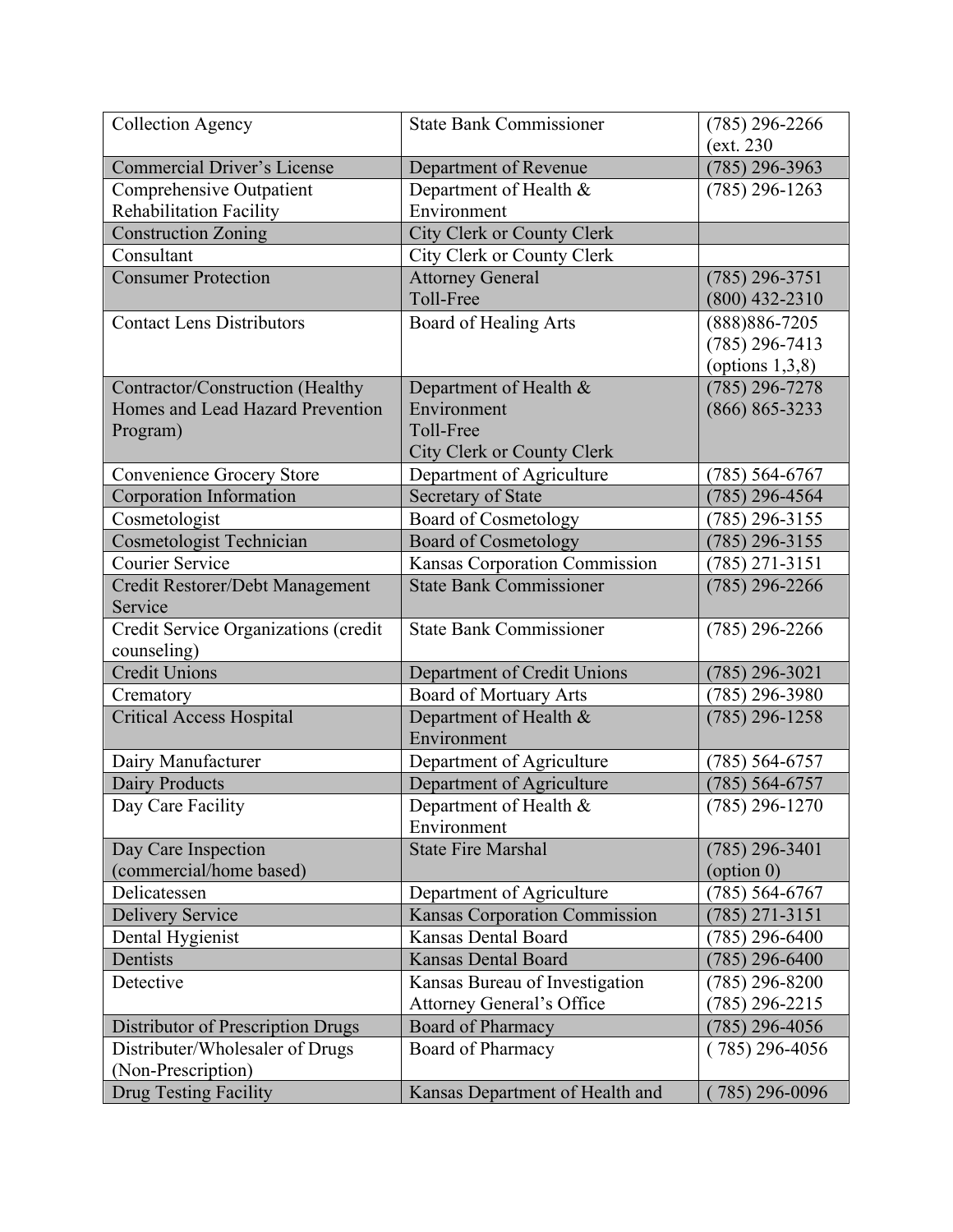|                                                     | Environment                                              |                    |
|-----------------------------------------------------|----------------------------------------------------------|--------------------|
| Driver Education/Training Instructor                | Department of Education                                  | $(785)$ 296-8107   |
| Doctor of Chiropractic                              | <b>Board of Healing Arts</b>                             | $(785)$ 296-7413   |
| Doctor of Medicine and Surgery                      | Board of Healing Arts                                    | $(785)$ 296-7413   |
| Doctor of Osteopathy                                | <b>Board of Healing Arts</b>                             | $(785)$ 296-7413   |
| Doctor of Podiatry                                  | <b>Board of Healing Arts</b>                             | $(785)$ 296-7413   |
| Drug Manufacturer                                   | <b>Board of Pharmacy</b>                                 | $(785)$ 296-4056   |
| Drug Testing                                        | Kansas Department of Health &<br>Environment             | $(785)$ 296-0096   |
| Dry Cleaner/Laundry                                 | Department of Health &<br>Environment                    | $(785)$ 291-3250   |
| Dry Cleaner (generator monitoring)                  | Department of Health &<br>Environment                    | $(785)$ 296-1608   |
| Dry Cleaning Taxes                                  | Department of Revenue                                    | $(785)$ 368-8222   |
| Durable Medical Equipment &<br>Devices              | Board of Pharmacy                                        | $(785)$ 296-4056   |
| Ear Piercing                                        | <b>Board of Cosmetology</b>                              | $(785)$ 296-3155   |
| Early Intervention Services (Infant<br>and Toddler) | Department of Health and<br>Environment                  | $(785)$ 296-6135   |
|                                                     | <b>Toll Free</b>                                         | $(800)$ 332-6262   |
| <b>Education</b> (State)                            | <b>Board of Education</b>                                | $(785)$ 296-3201   |
| <b>Education (Post Secondary School)</b>            | Board of Regents                                         | $(785)$ 296-1529   |
| <b>Electrical Contractors (Lead</b>                 | Department of Health &                                   | $(785)$ 296-7278   |
| Abatement)                                          | Environment                                              | $(866) 865 - 3233$ |
|                                                     | Toll-Free                                                |                    |
| <b>Electrical Contractors</b>                       | City Clerk or County Clerk<br>City Clerk or County Clerk |                    |
|                                                     |                                                          |                    |
| Electrologist (permanent hair<br>removal)           | <b>Board of Cosmetology</b>                              | $(785)$ 296-3155   |
| Embalmer                                            | Board of Mortuary Arts                                   | $(785)$ 296-3980   |
| <b>Emergency Medical Technician</b>                 | Board of Emergency Medical<br>Services                   | $(785)$ 296-7296   |
| <b>Emergency Shelter Care</b>                       | Department of Health and<br>Environment                  | $(785)$ 296-1270   |
| <b>Employment Agency</b>                            | Department of Labor                                      | $(785)$ 296-4062   |
| End Stage Renal Disease (Dialysis)                  | Department of Health &                                   | $(785)$ 296-1240   |
| Facility                                            | Environment                                              |                    |
| Engineer                                            | <b>Board of Technical Professions</b>                    | $(785)$ 296-3053   |
| Esthetician (skin care professionals)               | <b>Board of Cosmetology</b>                              | $(785)$ 296-3155   |
| <b>Exotic Animals (Reptiles)</b>                    | Kansas Department of Agriculture                         | $(785) 564 - 6601$ |
| Explosive (storage or blasting)                     | <b>State Fire Marshal</b>                                | $(785)$ 296-3401   |
|                                                     |                                                          | (option 0)         |
| Facility for Body Piercing                          | <b>Board of Cosmetology</b>                              | $(785)$ 296-3155   |
| <b>Facility for Cosmetology Profession</b>          | <b>Board of Cosmetology</b>                              | $(785)$ 296-3155   |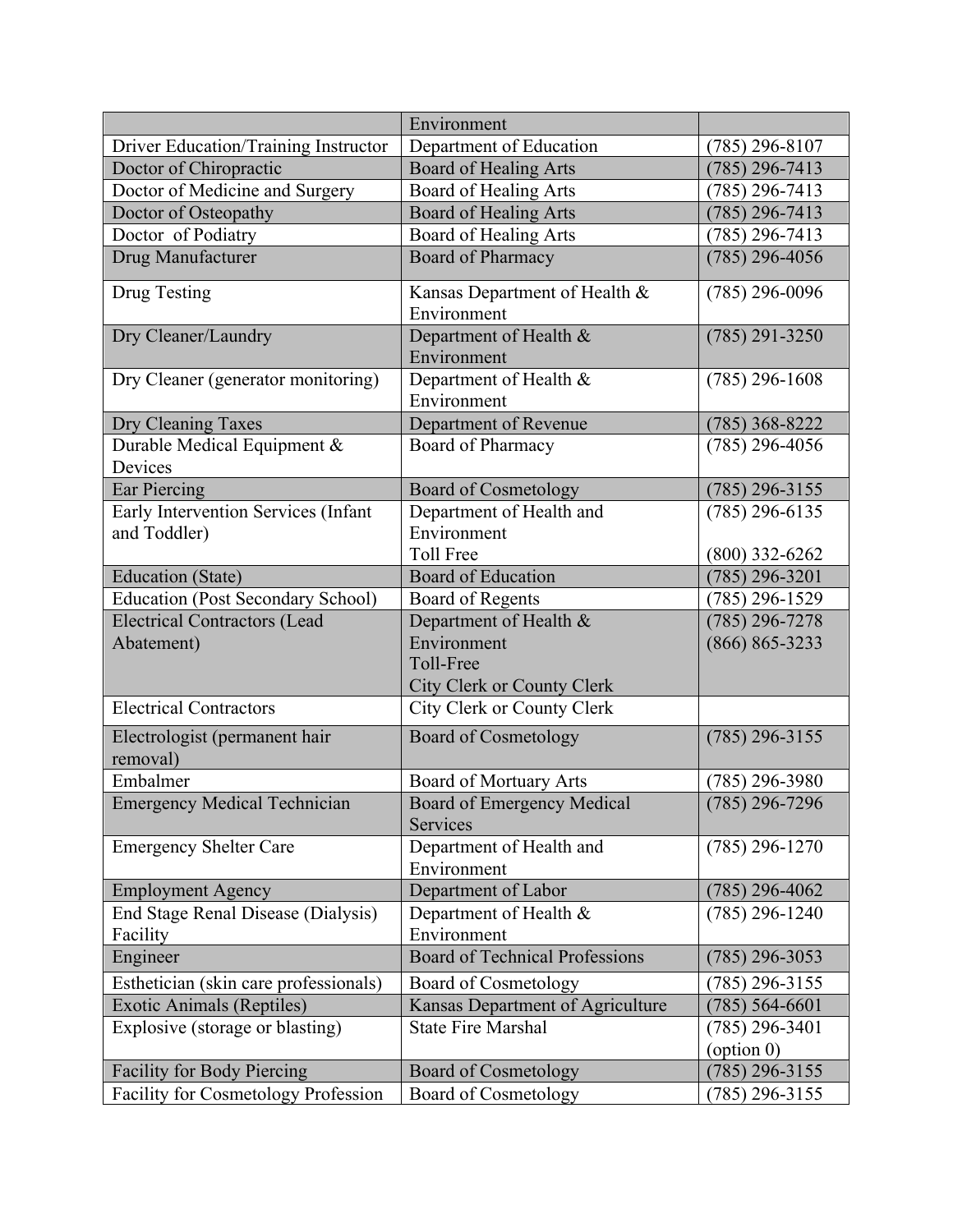| <b>Facility for Cosmetic Technician</b> | <b>Board of Cosmetology</b>           | $(785)$ 296-3155   |
|-----------------------------------------|---------------------------------------|--------------------|
| <b>Facility for Tattoo Artist</b>       | <b>Board of Cosmetology</b>           | $(785)$ 296-3155   |
| Family Foster Care (Facility)           | Department of Health and              | $(785)$ 296-1270   |
|                                         | Environment                           |                    |
| Feedlot                                 | <b>Animal Health Department</b>       | $(785) 564-6601$   |
|                                         | Department of Health &                | $(785)$ 296-5500   |
|                                         | Environment                           |                    |
| <b>Finance Charges</b>                  | <b>State Bank Commissioner</b>        | $(785)$ 296-2266   |
|                                         |                                       | (ext. 230)         |
| Finance Company                         | <b>State Bank Commissioner</b>        | $(785)$ 296-2266   |
|                                         |                                       | (ext. 230)         |
| Fire/Sprinkler Systems                  | <b>State Fire Marshal</b>             | $(785)$ 296-3401   |
|                                         |                                       | (option 0)         |
| Firearm Permit (for Private             | Bureau of Investigation               | $(785)$ 296-4436   |
| Investigators)                          |                                       |                    |
| <b>Firearm Sales</b>                    | <b>ATF</b>                            |                    |
|                                         | <b>Kansas City</b>                    | $(816) 559-0730$   |
|                                         | Wichita                               | $(316)$ 269-6229   |
| Fireworks Stand/Display Operator        | <b>State Fire Marshal</b>             | $(785)$ 296-3401   |
|                                         |                                       | (option 0)         |
| Fish (Raising)                          | <b>US Department of Agriculture</b>   | $(202)$ 720-2791   |
| Fish (Selling)                          | KS Department of Agriculture          | $(785) 564 - 6601$ |
| <b>Fixed Annuities</b>                  | <b>Insurance Department</b>           | (785) 296-3071     |
| Floral Shop                             | Department of Agriculture             | $(785) 564 - 6757$ |
| Food Labelling (optional)               | K-State                               | $(785) 532 - 2201$ |
| <b>Food Manufacturer</b>                | Department of Agriculture             | $(785) 564 - 6757$ |
| Food Processing Plant                   | Department of Agriculture             | $(785) 564-6757$   |
| Food Repacker                           | Department of Agriculture             | $(785) 564-6767$   |
| Food Salvor                             | Department of Agriculture             | $(785) 564 - 6767$ |
| Food Dispensing Vending Machine         | Department of Agriculture             | $(785) 564-6767$   |
| Food Warehouse                          | Department of Agriculture             | $(785) 564 - 6757$ |
| Food Wholesaler                         | Department of Agriculture             | $(785) 564-6757$   |
| Fruit/Vegetable Market                  | Department of Agriculture             | $(785) 564 - 6759$ |
| <b>Funeral Director</b>                 | <b>Board of Mortuary Arts</b>         | $(785)$ 296-3980   |
| <b>Funeral Establishment</b>            | <b>Board of Mortuary Arts</b>         | $(785)$ 296-3980   |
| <b>Funeral Service Professional</b>     | <b>Board of Mortuary Arts</b>         | $(785)$ 296-3980   |
| Garbage Collector                       | City Clerk or County Clerk            |                    |
| <b>Gas Station</b>                      | Department of Revenue                 | $(785)$ 368-8222   |
|                                         |                                       | (options $5,2$ )   |
|                                         | Department of Health &                | $(785)$ 296-8061   |
|                                         | Environment                           |                    |
| General Acute Hospital                  | Department of Health $\&$             | $(785)$ 296-1258   |
|                                         | Environment                           |                    |
| Geologist                               | <b>Board of Technical Professions</b> | $(785)$ 296-3053   |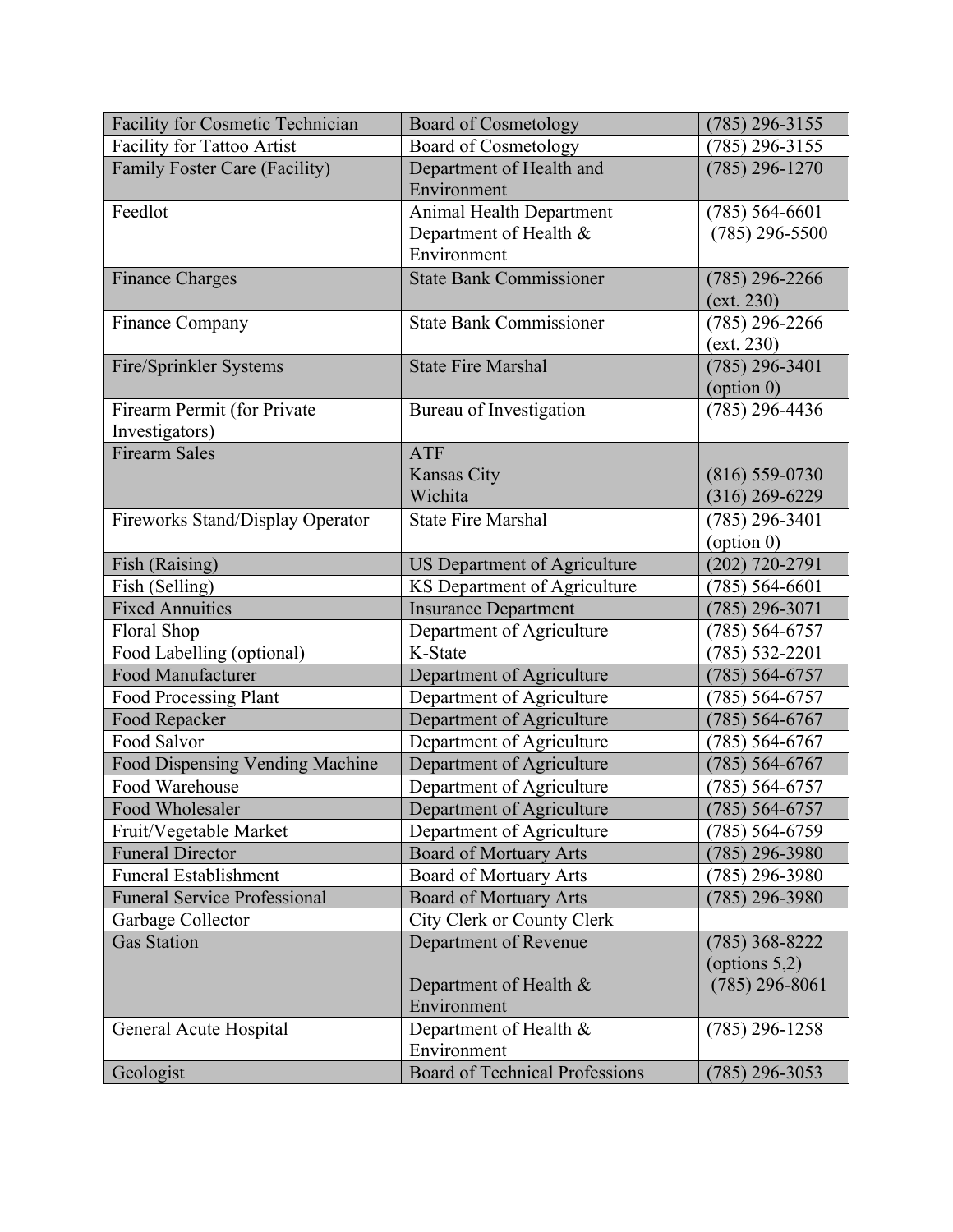| Grain Mill/Elevator                         | Department of Agriculture         | $(785) 564-6757$    |
|---------------------------------------------|-----------------------------------|---------------------|
|                                             | Department of Health &            | $(785) 862 - 2415$  |
|                                             | Environment                       |                     |
| Greenhouse Operator                         | Department of Agriculture         | $(785) 564-6757$    |
| Grocery Store/Retail Food Store             | Department of Agriculture         | $(785) 564-6767$    |
| Hair Salon                                  | <b>Board of Cosmetology</b>       | $(785)$ 296-3155    |
| Health Club                                 | City Clerk or County Clerk        |                     |
| Health Department/Private Nonprofit         | Board of Pharmacy                 | $(785)$ 296-4056    |
| Family Planning Clinic                      |                                   |                     |
| <b>Health Facility</b>                      | Department of Health &            | $(785)$ 296-1258    |
|                                             | Environment                       |                     |
| <b>Health Food Store</b>                    | Department of Agriculture         | $(785) 564-6767$    |
| Hearing Aid Examiner                        | Board of Hearing Aide Instruments | $(316)$ 263-0774    |
|                                             | Dispensers                        |                     |
| Home Certified Health Aide                  | Department of Health &            | $(785)$ 296-1263    |
|                                             | Environment                       |                     |
| Home Based                                  | City or County Clerk              |                     |
| Home Health Care Agencies                   | Department of Health &            | $(785)$ 296-1263    |
|                                             | Environment                       |                     |
| Home Schooling                              | Kansas State Department of        | $(785)$ 296-6066    |
|                                             | Education                         |                     |
| <b>Hospice Facility</b>                     | Department of Health &            | $(785)$ 296-1263    |
|                                             | Environment                       |                     |
| Hospital                                    | Department of Health &            | $(785)$ 296-1258    |
|                                             | Environment                       |                     |
| Hospital-Based Long-Term Facility           | Department of Health &            | $(785)$ 296-1258    |
|                                             | Environment                       |                     |
| Hotel/Motel/Boarding House                  | Department of Agriculture         | $(785) 564-6767$    |
| Ice Cream Truck                             | Department of Agriculture         | $(785) 564-6767$    |
| Ice Plant                                   | Department of Agriculture         | $(785) 564-6757$    |
| <b>Indigent Care Clinic</b>                 | Board of Pharmacy                 | $(785)$ 295-4056    |
| Installation/Testing of Fire                | <b>State Fire Marshal</b>         | $(785)$ 296-3401    |
| Extinguishers                               |                                   | $\text{(option 0)}$ |
| <b>Institutional Drug Room Registration</b> | Board of Pharmacy                 | $(785)$ 296-4056    |
| Instructor for the Cosmetology              | Board of Cosmetology              | $(785)$ 296-3155    |
| Professions                                 |                                   |                     |
| <b>Insurance Agencies/Agents</b>            | <b>Insurance Department</b>       | $(785)$ 296-7862    |
|                                             | Toll-Free (in-state only)         | $(800)$ 432-2484    |
| <b>Internet Sales</b>                       | City Clerk or County Clerk        |                     |
| <b>Interior Designer</b>                    | <b>City Clerk or County Clerk</b> |                     |
| <b>Investment Adviser</b>                   | <b>Securities Commissioner</b>    | $(785)$ 296-3307    |
| Jail Bondsman                               | <b>Local Law Enforcement</b>      |                     |
| Janitorial                                  | City Clerk or County Clerk        |                     |
| Juvenile Detention Facility                 | Department of Health &            | $(785)$ 296-3987    |
|                                             | Environment                       |                     |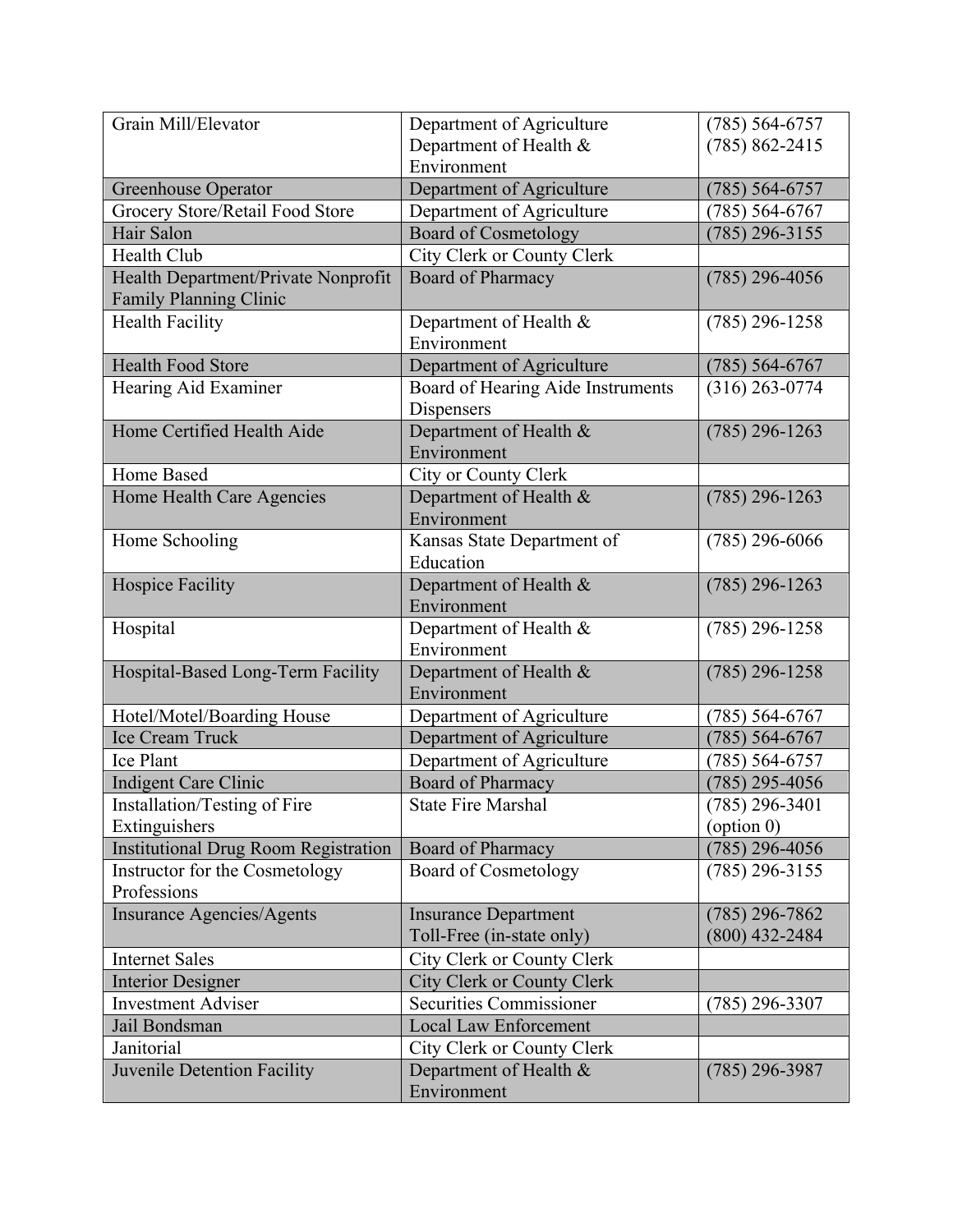| <b>Kansas Tax Related Questions</b>                                                                              | Kansas Department of Revenue                                | $(785)$ 368-8222                                             |
|------------------------------------------------------------------------------------------------------------------|-------------------------------------------------------------|--------------------------------------------------------------|
| Kennel                                                                                                           | Kansas Department of Agriculture                            | $(785) 564 - 6601$                                           |
| Landscape Architect                                                                                              | <b>Board of Technical Professions</b>                       | $(785)$ 296-3053                                             |
| <b>Landscape Pesticides</b>                                                                                      | Kansas Department of Agriculture<br><b>City Clerk</b>       | $(785) 564 - 6694$                                           |
| Land Subdivisions (sale of land as<br>investment over 50 lots)                                                   | Securities Commissioner                                     | $(785)$ 296-3307                                             |
| <b>Land Surveyor</b>                                                                                             | <b>Board of Technical Professions</b>                       | $(785)$ 296-3053                                             |
| Language Pathologist                                                                                             | Department of Health and<br>Environment                     | $(785)$ 296-0061                                             |
| Laser Tatoo Removal (or age spots)                                                                               | Kansas Board of Healing Arts<br><b>City Clerk</b>           | $(785)$ 296-2562                                             |
| Lead (Removal/Remodeling)                                                                                        | Department of Health and<br>Environment                     | $(785)$ 296-5606                                             |
| Lender, Consumer Loan                                                                                            | Office of the State Bank<br>Commissioner                    | $(785)$ 296-2266<br>(ext. 230)                               |
| Limousine Service                                                                                                | Kansas Corporation Commission<br>City Clerk or County Clerk | $(785)$ 271-3333                                             |
| Live Plant Dealer (cut flowers, sets,<br>greenery, live plants, fruits,<br>vegetables, all field & forage crops) | Department of Agriculture                                   | $(785) 564 - 6757$                                           |
| Livestock Dealer/Market                                                                                          | Animal Health Department                                    | $(785) 564 - 6601$                                           |
|                                                                                                                  |                                                             |                                                              |
| Loan Broker                                                                                                      | <b>Securities Commissioner</b>                              | $(785)$ 296-3307                                             |
| Loan Originators                                                                                                 | <b>State Bank Commissioner</b>                              | $(785)$ 296-2266<br>(ext. 230)                               |
| Long-Term Care Units in Acute Care<br>Hospitals                                                                  | Department of Health &<br>Environment                       | $(785)$ 296-1258                                             |
| Mail Order                                                                                                       | City Clerk and County Clerk                                 |                                                              |
| Makeover                                                                                                         | <b>Board of Cosmetology</b>                                 | $(785)$ 296-3155                                             |
| Manicurist                                                                                                       | <b>Board of Cosmetology</b>                                 | $(785)$ 296-3155                                             |
| Manufactured Home Dealer                                                                                         | Department of Revenue                                       | $(785)$ 296-3626                                             |
| Marriage & Family Therapist                                                                                      | <b>Behavioral Sciences Regulatory</b><br>Board              | $(785)$ 296-3240                                             |
| Medical Doctor (M.D.)                                                                                            | <b>Board of Healing Arts</b><br>Toll-Free                   | $(785)$ 296-7413<br>(options $1,3,8$ )<br>$(888) 886 - 7205$ |
| Massage Therapist                                                                                                | City Clerk or County Clerk                                  |                                                              |
| Master Level Psychologist                                                                                        | <b>Behavioral Sciences Regulatory</b><br>Board              | $(785)$ 296-3240                                             |
| Maternity Care                                                                                                   | Department of Health and<br>Environment                     | $(785)$ 296-1270                                             |
| Meat & Poultry (Wholesaler &<br>Distributorship)                                                                 | Department of Agriculture                                   | $(785) 564-6776$                                             |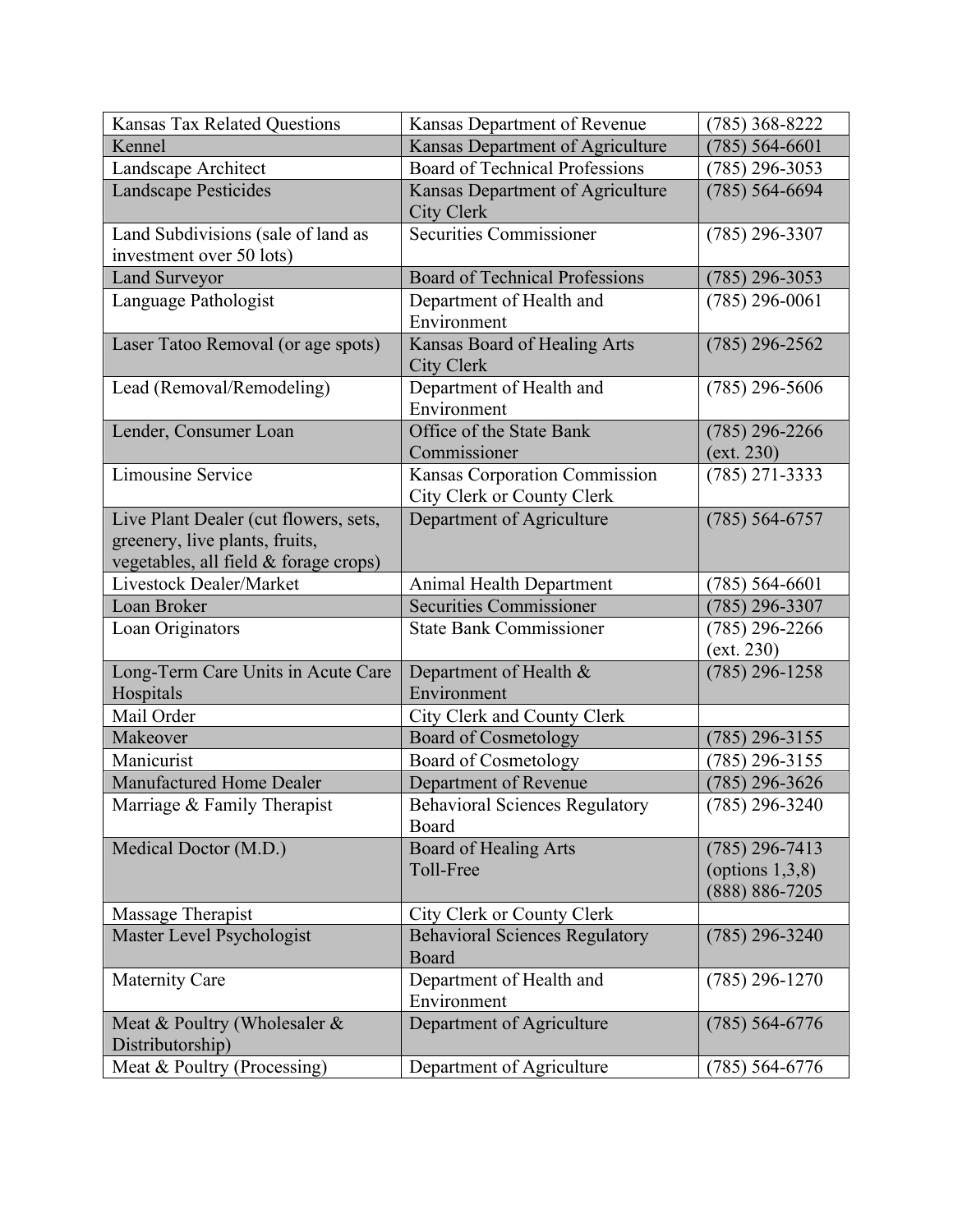| <b>Medical Care Facility</b>     | Department of Health &               | $(785)$ 296-1240   |
|----------------------------------|--------------------------------------|--------------------|
|                                  | Environment                          |                    |
|                                  | <b>Small Business Environmental</b>  |                    |
|                                  | <b>Assistance Program</b>            | $(800)$ 578-8898   |
|                                  | Toll-Free                            |                    |
| (Durable) Medical Equipment      | Board of Pharmacy                    | $(785)$ 296-4056   |
| Medical and Surgical Doctor      | <b>Board of Healing Arts</b>         | $(785)$ 296-7413   |
|                                  |                                      | (options $1,3,8$ ) |
|                                  | <b>Toll Free</b>                     | $(888) 886 - 7205$ |
| <b>Medical X-Ray Machines</b>    | Department of Health &               | $(785)$ 296-1560   |
|                                  | Environment                          |                    |
| <b>Mental Health Clinic</b>      | Department of Health &               | $(785)$ 296-1240   |
|                                  | Environment                          |                    |
| <b>Mental Health Technicians</b> | <b>Board of Nursing</b>              | $(785)$ 296-4929   |
|                                  |                                      | (options $1,0$ )   |
| Milk Hauler                      | Department of Agriculture            | $(785) 564-6700$   |
| Milk Plant Distributor           | Department of Agriculture            | $(785) 564-6700$   |
| Mill/Elevator                    | Department of Agriculture            | $(785) 564 - 6767$ |
| Minister (to perform marriages)  | Ordained by represented faith        |                    |
|                                  | community                            |                    |
| <b>Mobile Dental Facility</b>    | <b>Kansas Dental Board</b>           | $(785)$ 296-6400   |
| Mobile Food Unit                 | Department of Agriculture            | $(785) 564-6767$   |
| Mobile Home Dealer               | Department of Revenue                | $(785)$ 296-3626   |
| Mobile Ice Cream Vendor          | Department of Agriculture            | $(785) 564-6767$   |
| <b>Money Transmitters</b>        | <b>State Bank Commissioner</b>       | $(785)$ 296-2266   |
|                                  |                                      | (ext. 230)         |
| Mortgage Brokers                 | <b>State Bank Commissioner</b>       | $(785)$ 296-2266   |
|                                  |                                      | (ext. 225)         |
| Mortgage Company                 | <b>State Bank Commissioner</b>       | $(785)$ 296-2266   |
|                                  |                                      | (xt. 225)          |
| Mortgage Lenders                 | <b>State Bank Commissioner</b>       | $(785)$ 296-2266   |
|                                  |                                      | (ext. 225)         |
| <b>Motor Carriers</b>            | <b>Kansas Corporation Commission</b> | $(785)$ 271-3151   |
| <b>Moving Service</b>            | Kansas Corporation Commission        | $(785)$ 271-3151   |
| Naturopathic Doctor (N.D.)       | Board of Healing Arts                | $(785)$ 296-7413   |
|                                  |                                      | (options $1,3,8$ ) |
|                                  | Toll-Free                            | $(888) 886 - 7205$ |
| Nonprescription Drug             | Board of Pharmacy                    | $(785)$ 296-4056   |
| Distributor/Wholesaler           |                                      |                    |
| <b>Non-Resident Contractor</b>   | Department of Revenue                | $(785)$ 296-5313   |
|                                  | Secretary of State                   | $(785)$ 296-4564   |
|                                  | Department of Health &               | $(785)$ 296-7278   |
|                                  | Environment<br>Toll-Free             | $(866) 865 - 3233$ |
|                                  | City Clerk or County Clerk           |                    |
|                                  | Department of Health &               | $(785)$ 296-1560   |
| Nuclear Energy                   |                                      |                    |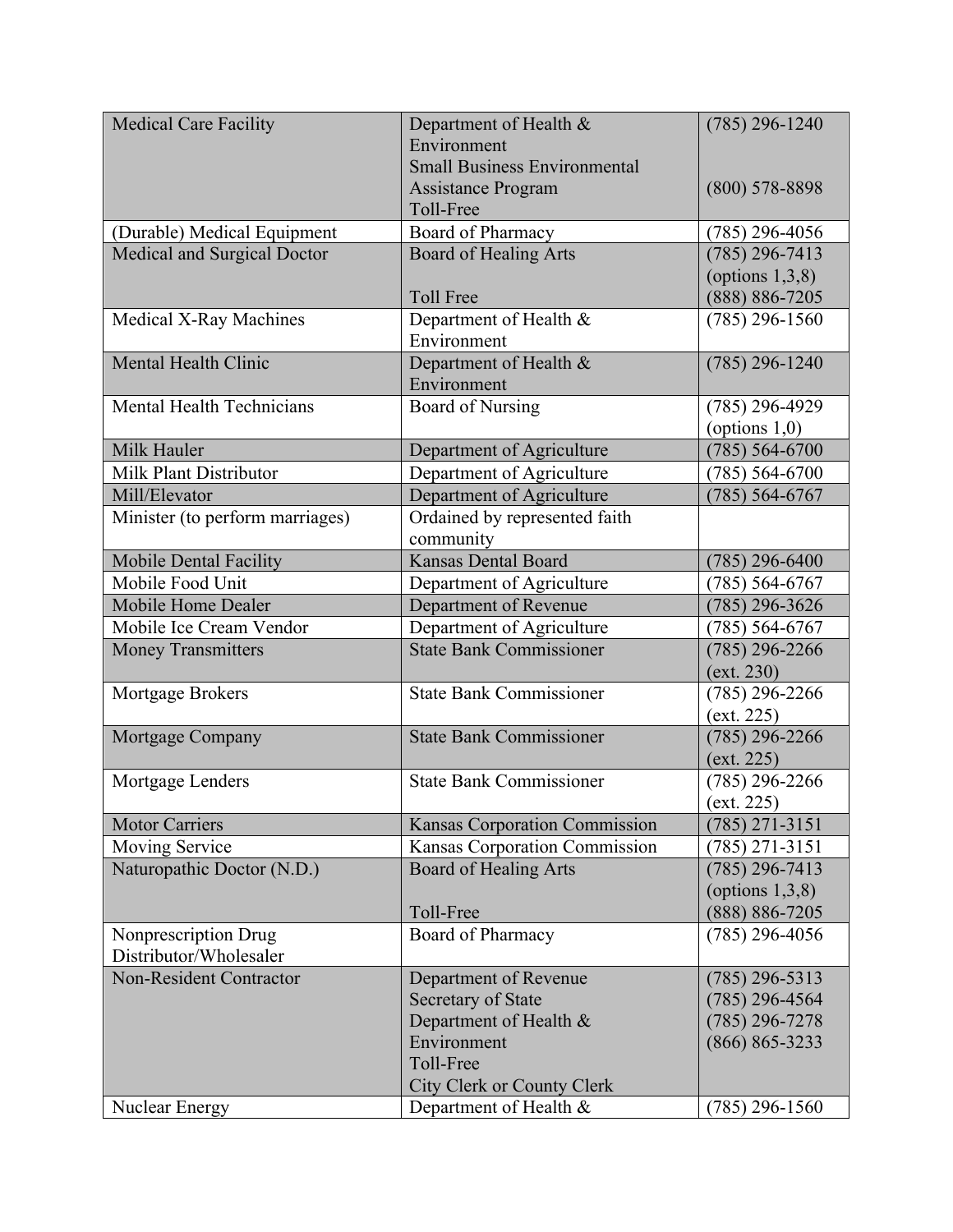|                                        | Environment                          |                    |
|----------------------------------------|--------------------------------------|--------------------|
| <b>Nurse</b>                           | <b>Board of Nursing</b>              | $(785)$ 296-1240   |
| <b>Nursing Employment Agency</b>       | Department of Health &               | $(785)$ 296-1240   |
|                                        | Environment                          |                    |
| Nursing Facility for Adult Care        | Department of Aging                  | $(785)$ 296-4986   |
| <b>Nursery Stock Dealer (plants)</b>   | Department of Agriculture            | $(785) 564 - 6700$ |
| Occupational Therapist (O.T.A.) or     | <b>Board of Healing Arts</b>         | $(785)$ 296-7413   |
| Occupational Therapist Assistant       |                                      | (options $1,3,8$ ) |
|                                        | Toll-Free                            | (888) 886-7205     |
| Oil Disposal                           | Department of Health &               | $(785)$ 296-1604   |
|                                        | Environment                          |                    |
| Oil & Gas Producer                     | <b>Kansas Corporation Commission</b> | $(316)$ 337-6200   |
| Oil Field Service                      | Kansas Corporation Commission        | $(316)$ 337-6200   |
| Optometrist                            | <b>Board of Optometry Examiners</b>  | $(785) 832 - 9986$ |
| Outpatient Provider of Occupational    | Department of Health &               | $(785)$ 296-1263   |
| Therapy                                | Environment                          |                    |
| <b>Outpatient Provider of Physical</b> | Department of Health &               | $(785)$ 296-1263   |
| <b>Therapy Services</b>                | Environment                          |                    |
| <b>Outpatient Provider of Speech</b>   | Department of Health &               | $(785)$ 296-1263   |
| Pathology Services                     | Environment                          | $(785)296-0061$    |
| Painter/Handy Man/Carpenter            | Department of Health &               | $(785)$ 296-5606   |
| (when dealing with lead paint)         | Environment                          |                    |
|                                        | <b>City Clerk</b>                    |                    |
| Paralegal                              | City Clerk or County Clerk           |                    |
| Pari-mutuel racing-casinos             | Racing & Gaming Commission           | $(785)$ 296-5800   |
| Pawnbrokers/Precious Metal Dealers     | City Clerk or County Clerk           |                    |
| Payday Lenders                         | <b>State Bank Commissioner</b>       | $(785)$ 296-2266   |
|                                        |                                      | (ext. 230)         |
| Peddler                                | City Clerk or County Clerk           |                    |
| <b>Permanent Cosmetic Technicians</b>  | <b>Board of Cosmetology</b>          | $(785)$ 296-3155   |
| Pest Control Technician                | Department of Agriculture            | $(785) 564 - 6694$ |
| Pesticide Business                     | Department of Agriculture            | $(785) 564-6694$   |
| Pesticide Applicator                   | Department of Agriculture            | $(785) 564 - 6694$ |
| <b>Pesticide Dealer</b>                | Department of Agriculture            | $(785) 564 - 6694$ |
| Pesticide Manufacturer                 | Department of Agriculture            | $(785) 564 - 6694$ |
| Pet Food Manufacturer/Specialty Pet    | Department of Agriculture            | $(785) 564 - 6757$ |
| Food Manufacturer                      |                                      |                    |
| Pet Shop (includes reptiles)           | Kansas Department of Agriculture     | $(785)$ 564-6601   |
| Pharmacist/Pharmacist Intern           | Board of Pharmacy                    | $(785)$ 296-4056   |
| Pharmacy (Facility)                    | Board of Pharmacy                    | $(785)$ 296-4056   |
| <b>Pharmacy Technician</b>             | <b>Board of Pharmacy</b>             | $(785)$ 296-4056   |
| Physical Therapist (P.T.)              | Board of Healing Arts                | $(785)$ 296-7413   |
|                                        |                                      | (options $1,3,8$ ) |
|                                        | Toll-Free                            | $(888) 886 - 7205$ |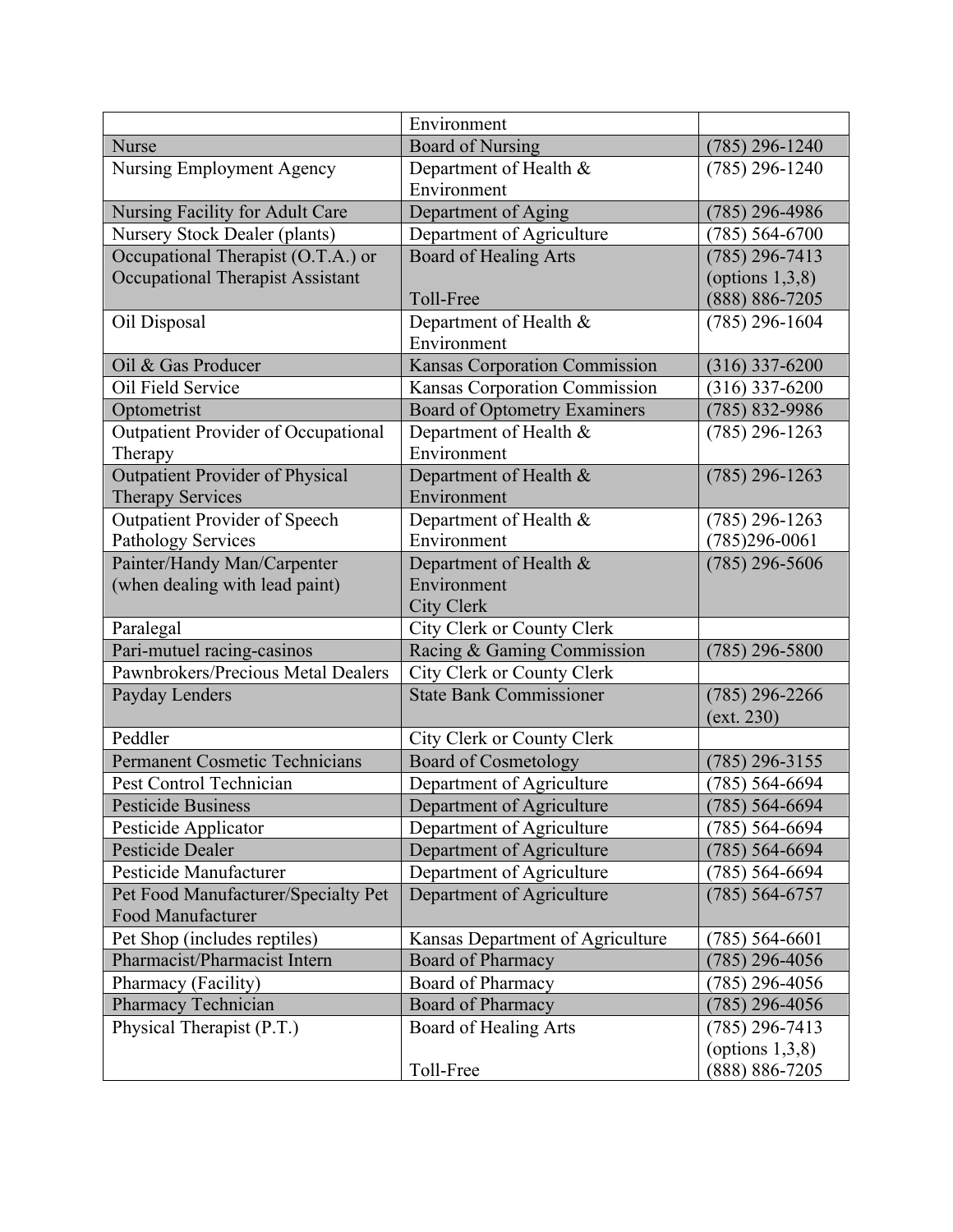| Physical Therapist Assistant (P.T.A.) | <b>Board of Healing Arts</b>                   | $(785)$ 296-7413    |
|---------------------------------------|------------------------------------------------|---------------------|
|                                       |                                                | (options $1,3,8$ )  |
|                                       | Toll-Free                                      | $(888) 886 - 7205$  |
| Physician Assistant (P.A.)            | Board of Healing Arts                          | $(785)$ 296-7413    |
|                                       | Toll-Free                                      | $(888) 886 - 7205$  |
| Pilot                                 | <b>FAA Airman Certification</b>                |                     |
|                                       | Toll-Free (KC)                                 | $(800)$ 519-3269    |
|                                       | <b>Kansas City</b>                             | $(816)$ 329-4000    |
|                                       | Wichita                                        | $(316)$ 941-1200    |
| Plumbing                              | City Clerk or County Clerk                     |                     |
| Podiatric Doctor (D.P.M.)             | <b>Board of Healing Arts</b>                   | $(785)$ 296-7413    |
|                                       |                                                | (options $1,3,8$ )  |
|                                       | Toll-Free                                      | $(888) 886 - 7205$  |
| Pool Hall                             | City Clerk and County Clerk                    |                     |
| Portable X-Ray Facility               | Department of Health &                         | $(785)$ 296-1560    |
|                                       | Environment                                    |                     |
| <b>Practical Nurse</b>                | <b>Board of Nursing</b>                        | $(785)$ 296-4929    |
|                                       |                                                | (options $1,0$ )    |
| Preschool                             | Department of Health and                       | $(785)$ 296-1270    |
|                                       | Environment                                    |                     |
| <b>Private Employment Agencies</b>    | Department of Labor                            | $(785)$ 296-4062    |
| (person seeking a job pays fee to the |                                                |                     |
| agency)                               |                                                |                     |
| Private Investigation Agency          | <b>Attorney General</b>                        | $(785)$ 296-4240    |
|                                       |                                                |                     |
| Private Investigator/Detective        | Kansas Bureau of Investigation                 | $(785)$ 296-8200    |
| <b>Professional Counselor</b>         | <b>Behavioral Sciences Regulatory</b><br>Board | $(785)$ 296-3240    |
| Professional Employer Organization    | Kansas Insurance Department                    | $(785)$ 296-7843    |
| <b>Professional Nurse</b>             | <b>Board of Nursing</b>                        | $(785)$ 296-4929    |
|                                       |                                                | (options $1,0$ )    |
| Propane Bulk Storage                  | <b>State Fire Marshal</b>                      | $(785)$ 296-3401    |
| Propane Dealer                        | Department of Agriculture                      | $(785) 564 - 6757$  |
|                                       | Department of Revenue                          | $(785)$ 296-7048    |
|                                       | Kansas Corporation Commission                  | $(785)$ 271-3151    |
|                                       |                                                | $(785)$ 354-1749    |
|                                       | Kansas Propane Education &                     |                     |
|                                       | <b>Research Council</b>                        | $(785)$ 296-3401    |
|                                       | <b>State Fire Marshal</b>                      | $\text{(option 0)}$ |
| Psychiatric or Developmentally        | Department of Health &                         | $(785)$ 296-1240    |
| Disabled Hospital                     | Environment                                    |                     |
| Psychologist                          | <b>Behavioral Sciences Regulatory</b>          | $(785)$ 296-3240    |
|                                       | Board                                          |                     |
| <b>Public Health Facility</b>         | Department of Health and                       | $(785)$ 296-3240    |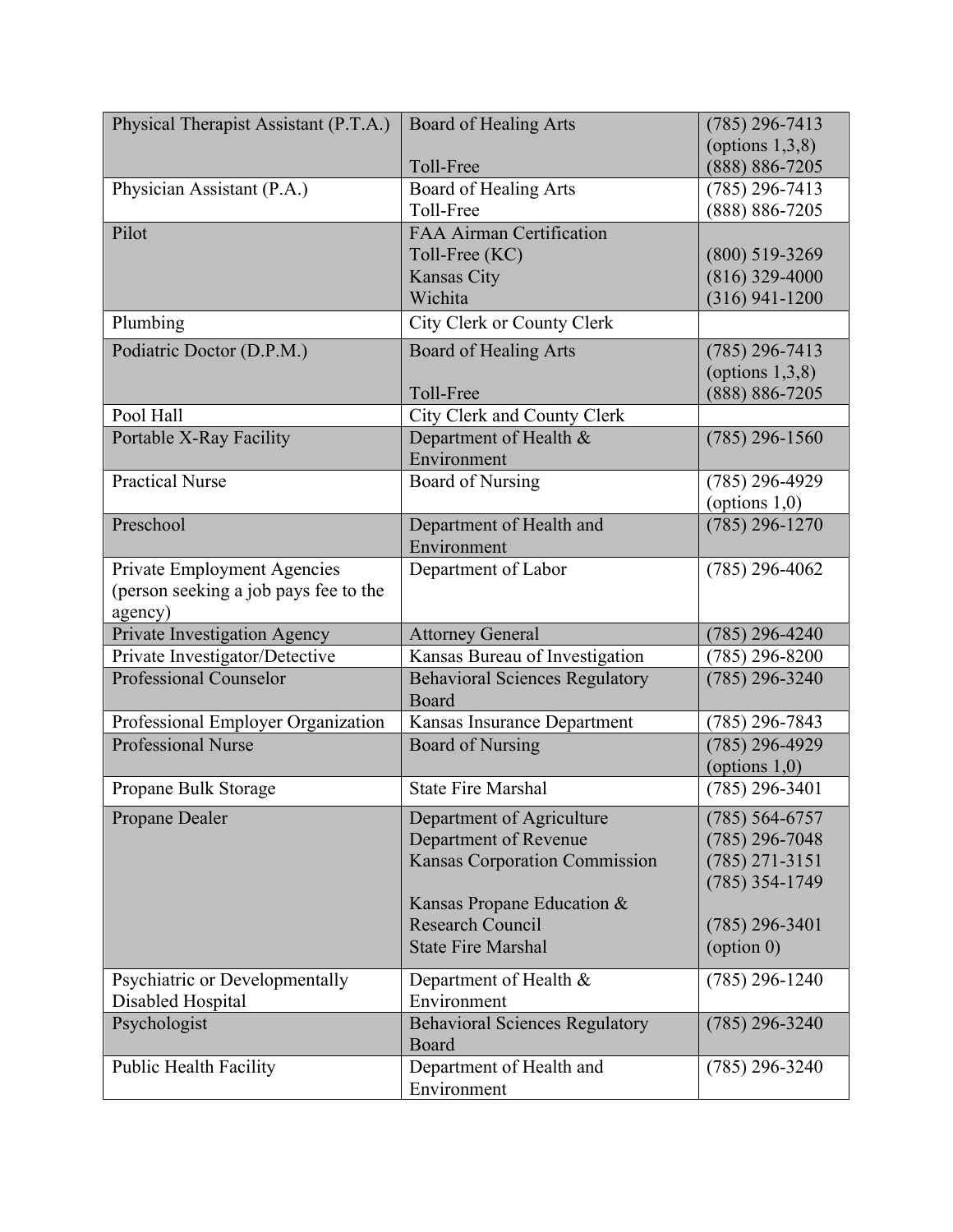| Radiation Technologist (L.R.T.)           | <b>Board of Healing Arts</b>     | $(785)$ 296-7413   |
|-------------------------------------------|----------------------------------|--------------------|
|                                           |                                  | (options $1,3,8$ ) |
|                                           | Toll-Free                        | $(888) 886 - 7205$ |
| Real Estate Appraiser                     | Real Estate Appraisal Board      | $(785)$ 296-6736   |
| <b>Real Estate Broker</b>                 | <b>Real Estate Commission</b>    | $(785)$ 296-3411   |
| Real Estate Finance                       | <b>Real Estate Commission</b>    | $(785)$ 296-3411   |
| <b>Real Estate Salesperson</b>            | <b>Real Estate Commission</b>    | $(785)$ 296-3411   |
| <b>Refuse Collection</b>                  | City or County Clerk             |                    |
| <b>Registered Nurse Practitioner</b>      | <b>Board of Nursing</b>          | $(785)$ 296-4929   |
|                                           |                                  | (options $1, 0$ )  |
| <b>Registered Nurse Anesthetists</b>      | <b>Board of Nursing</b>          | $(785)$ 296-4929   |
|                                           |                                  | (options $1, 0$ )  |
| Registered Pesticide Applicator           | Department of Agriculture        | $(785) 564 - 6694$ |
| Registered Pesticide Technician           | Department of Agriculture        | $(785) 564 - 6694$ |
| <b>Rehabilitation Agency</b>              | Department of Health &           | $(785)$ 296-1240   |
|                                           | Environment                      |                    |
| Renewable Energy                          | Kansas Corporation Commission    | $(785)$ 271-3152   |
|                                           | Kansas Department of Agriculture | $(785)$ 296-2326   |
| <b>Reptiles and Exotic Animals</b>        | Kansas Department of Agriculture | $(785) 564 - 6601$ |
| Research & Teaching Institution           | Board of Pharmacy                | $(785)$ 296-4056   |
| (Pharmacy)                                |                                  |                    |
| Respiratory Therapist (R.T.)              | <b>Board of Healing Arts</b>     | $(785)$ 296-7413   |
|                                           |                                  | (options $1,3,8$ ) |
|                                           | Toll-Free                        | $(888) 886 - 7205$ |
| <b>Residential Treatment Center</b>       | Department of Health and         | $(785)$ 296-1270   |
|                                           | Environment                      |                    |
| Restaurant/Food Service                   | Department of Agriculture        | $(785) 564-6767$   |
| Restaurant in a Grocery                   | Department of Agriculture        | $(785) 564-6767$   |
| Store/Convenience Store                   |                                  |                    |
| Retail Dealer (health care                | Board of Pharmacy                | $(785)$ 296-4056   |
| products/non-prescription products)       |                                  |                    |
| Self Inspection                           |                                  |                    |
| Retail Food/Grocery/Meat Store            | Department of Agriculture        | 785) 564-6767      |
| <b>Roller Skating Rink</b>                | <b>City or County Clerk</b>      |                    |
| Roofing Contractor                        | <b>Attorney General</b>          | $(785)$ 296-3751   |
|                                           | City or County Clerk             |                    |
| Rooming House                             | Department of Agriculture        | $(785) 564-6767$   |
| Rural Health Clinic                       | Department of Health &           | $(785)$ 296-1240   |
|                                           | Environment                      |                    |
| Salvage Yards                             | Department of Transportation     | $(785)$ 296-3501   |
|                                           | Toll-Free                        | (877) 461-6817     |
| Schools                                   | Kansas Board of Regents          | $(785)$ 296-3421   |
| <b>School for Cosmetology Professions</b> | <b>Board of Cosmetology</b>      | $(785)$ 296-3155   |
| School Cafeterias/Food Service            | Department of Agriculture        | $(785) 564-6767$   |
| Securities Broker/Dealer/Agent            | <b>Securities Commissioner</b>   | $(785)$ 296-3307   |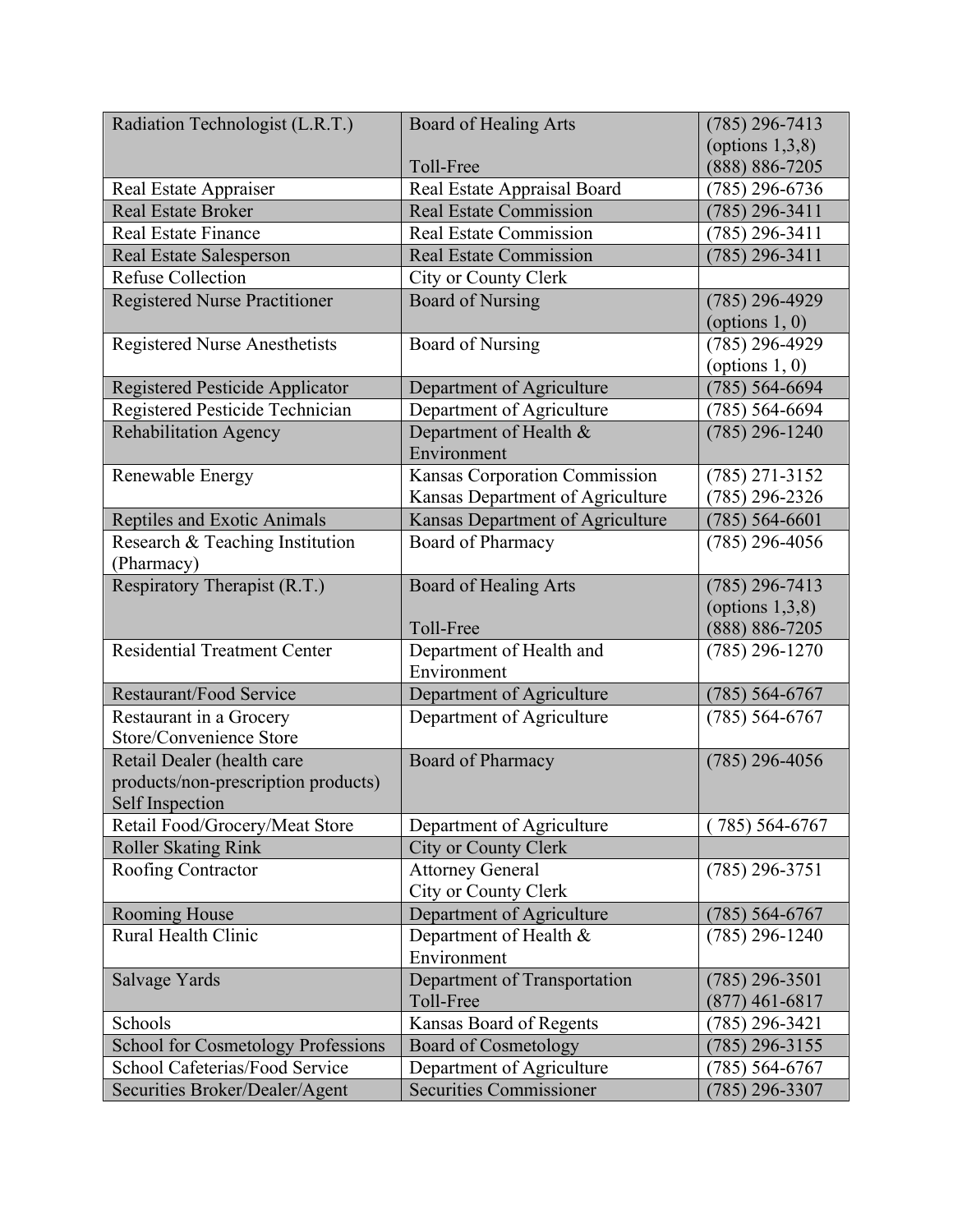| <b>Security Guards</b>             | City Clerk or County Clerk            |                          |
|------------------------------------|---------------------------------------|--------------------------|
|                                    | <b>Local Law Enforcement</b>          |                          |
| <b>Seed Dealer</b>                 | Department of Agriculture             | $(785) 564 - 6733$       |
| Self-Storage Facility              | City Clerk or County Clerk            |                          |
| <b>Senior Meal Sites</b>           | Department of Agriculture             | $(785) 564-6767$         |
| Septic Tank Cleaning/Hauling       | City Clerk and County Clerk           |                          |
| Slaughterhouse                     | Department of Agriculture             | $(785) 564-6757$         |
| <b>Sleeping Disorder Clinic</b>    | Kansas Board of Healing Arts          | $(785)$ 296-7413         |
|                                    |                                       | (options $1,3,8$ )       |
| Soap (production)                  | Food & Drug Administration            | $(800) 638 - 2772$       |
|                                    | CPSC - labeling                       |                          |
| Social Security Administration     | U.S. Social Security Administration   |                          |
| (For an individual wanting to be a | National Toll-Free                    | $(800)$ 772-1213         |
| 'Pay-E' for another person)        | Wichita                               | $(866)$ 931-9173         |
| Social Service Designee for Adult  | Department of Health and              | $(785)$ 296-1263         |
| Care Home                          | Environment                           |                          |
| Social Worker                      | <b>Behavioral Sciences Regulatory</b> | $(785)$ 296-3240         |
|                                    | Board                                 |                          |
| Soft Drink/Soda Bottling Plant     | Department of Agriculture             | $(785) 564-6767$         |
| Solid Waste Processing/Disposal    | Department of Health and              | $(785)$ 296-1600         |
|                                    | Environment                           |                          |
| <b>Special Hospitals</b>           | Department of Health &                | $(785)$ 296-1258         |
|                                    | Environment                           |                          |
| Speech Language Pathologist        | Department of Health &                | $(785)$ 296-0061         |
|                                    | Environment                           |                          |
| <b>Specialty Food Store</b>        | Department of Agriculture             | $(785) 564-6767$         |
| Sports Agent                       | Secretary of State                    | $(785)$ 296-4564         |
| Sprouter                           | Department of Agriculture             | $(785) 564-6767$         |
| Supervised Lender                  | <b>State Bank Commissioner</b>        | $(785)$ 296-2266         |
|                                    |                                       | (options $3, 1$ )        |
| <b>Tanning Facility</b>            | <b>Board of Cosmetology</b>           | $(785)$ 296-3155         |
| Tattoo Artist                      | Board of Cosmetology                  | $(785)$ 296-3155         |
| <b>Taxi Business</b>               | <b>Kansas Corporation Commission</b>  | $(785)$ 271 - 3151       |
| Teacher                            | Department of Education               | $(785)$ 296-3201         |
| <b>Tire Retailer</b>               | Department of Revenue                 | $(785)$ 368-8222         |
|                                    |                                       | (option $5$ , then $8$ ) |
| Tire Shop                          | Kansas Department of Revenue (Tax     | 785-368-8222             |
|                                    | ID)                                   | (options $5, 2$ )        |
|                                    | Kansas Department of Revenue          | 785-368-8222             |
|                                    | (Excise tax)                          | (options $5, 8$ )        |
|                                    | Kansas Department of Health &         | $(785)$ 296-1605         |
|                                    | Environment (Waist Materials)         |                          |
|                                    |                                       |                          |
| Tobacco/Cigarette Products         | Alcohol Beverage Control              | $(785)$ 296-2652         |